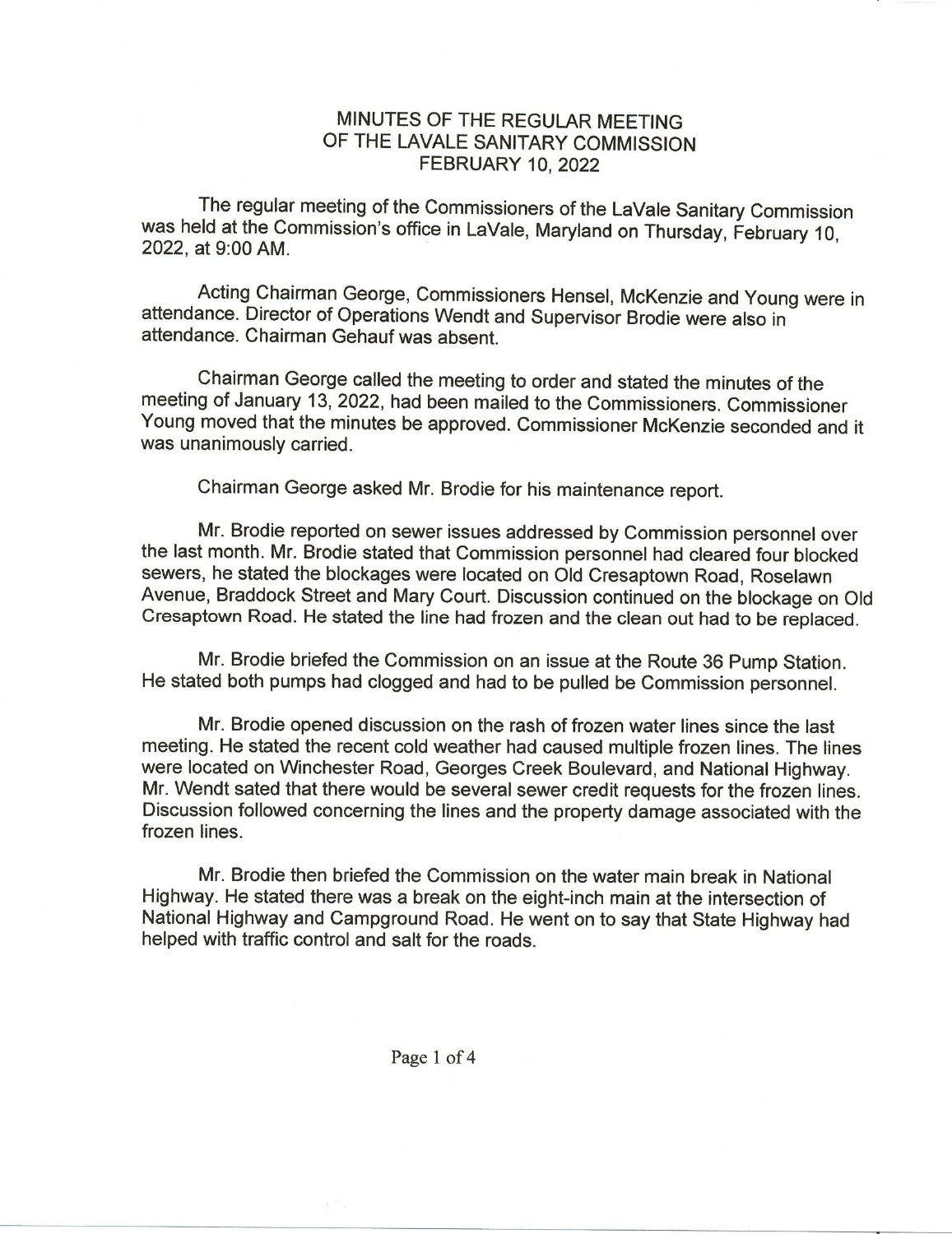Mr. Wendt then presented the Commission with copies of the Water, Sewer, and Revenue reports for January 2022.

During December 2021, lost water was 77,774 gallons per day.

During January 2022, lost water was 46,169 gallons per day.

| Zone 1 Lost | 0 Gallons per day                  | Zone 2 Lost 7,271 Gallons per day  |
|-------------|------------------------------------|------------------------------------|
|             | Zone 3 Lost 2,848 Gallons per day  | Zone 4 Lost 13,528 Gallons per day |
|             | Zone 5 Lost 10,886 Gallons per day | Zone 5A Lost 2,183 Gallons per day |
|             | Zone 6 Lost 12,711 Gallons per day | Zone 7 Lost 1,095 Gallons per day  |
| Zone 8 Lost | 0 Gallons per day                  |                                    |

Discussion continued concerning the reports. Commissioner Gehauf questioned the increase in unaccounted for water in Zone 6.

Under the heading of Active Construction Projects, Mr. Wendt briefed the Commission on the status of the Braddock Run-Jennings Run sewage conveyance improvement project. He stated the project was under way and the construction of the launch pit for the tunnel boring machine had begun. He stated that progress was extremely slow, and the project was already behind schedule. He went on to say the site had been tumed over to Ward and Burke the tunneling contractor. Discussion followed concerning the project and issues that had arisen during the first few weeks of the project. Mr. Wendt stated he would continue to monitor the project and make decisions that were in the best interest of the Commission.

Under the heading of Communications, Mr. Wendt briefed the Commission on the PACE reception. He stated that because of COVID-19 the reception had been held virtually. He stated he and Commissioner Young had attended and presented the Winchester Road Water Main Project for funding. He went on to say the general impression was that there would be funding available.

Mr. Wendt then presented the Commission with 4 sewer credit requests. The requests were as follows:

| \$253.72 |
|----------|
| \$185.13 |
| \$139.41 |
| \$666.85 |
|          |

Mr. Wendt stated that all the leaks were a result of frozen and ruptured water lines. Commissioner Young moved all the requests be approved. Commissioner Hensel seconded and it was unanimously carried.

Page 2 of 4